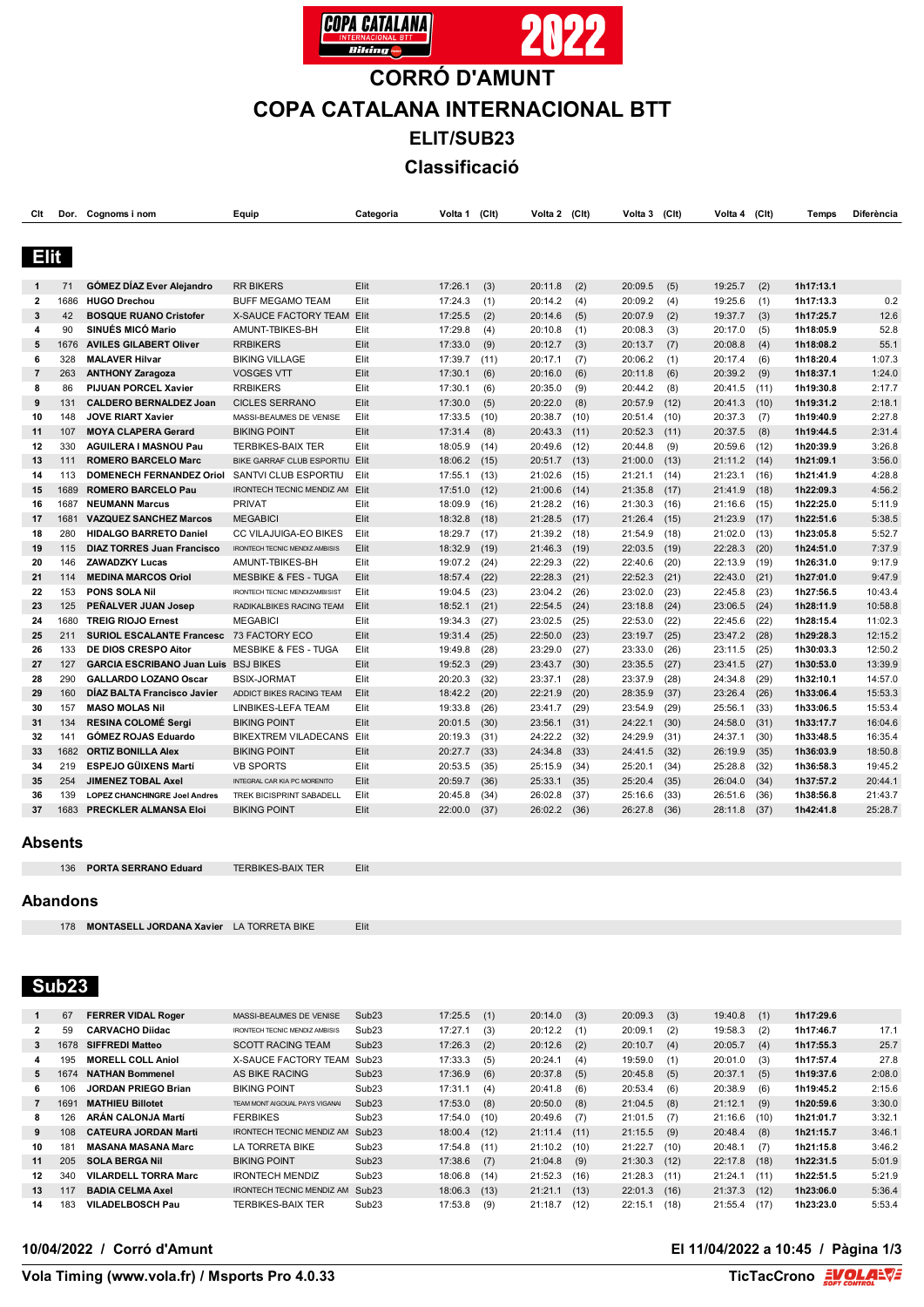

# **CORRÓ D'AMUNT COPA CATALANA INTERNACIONAL BTT ELIT/SUB23 Classificació**

| Clt | Dor. | Cognoms i nom                   | Equip                            | Categoria         | Volta 1 | (C <sub>l</sub> ) | Volta 2 (Clt) |      | Volta 3 | (CIt) | Volta 4   | (C <sub>l</sub> ) | Temps     | Diferència |
|-----|------|---------------------------------|----------------------------------|-------------------|---------|-------------------|---------------|------|---------|-------|-----------|-------------------|-----------|------------|
|     |      |                                 |                                  |                   |         |                   |               |      |         |       |           |                   |           |            |
| 15  | 72   | <b>ANCION HAVET Stefan</b>      | <b>JORMA BIKE ACA</b>            | Sub <sub>23</sub> | 18:11.9 | (15)              | 21:43.1       | (14) | 21:41.3 | (14)  | 21:49.0   | (15)              | 1h23:25.3 | 5:55.7     |
| 16  | 184  | <b>SANCHEZ SAURINA Santi</b>    | RADIKALBIKES RACING TEAM         | Sub <sub>23</sub> | 18:23.5 | (16)              | 21:45.2       | (15) | 21:44.4 | (15)  | 21:39.6   | (13)              | 1h23:32.7 | 6:03.1     |
| 17  | 135  | <b>RIBOULET Alex</b>            | <b>CREUSE OXYGÈNE</b>            | Sub <sub>23</sub> | 18:31.2 | (17)              | 21:57.4       | (17) | 21:35.0 | (13)  | 21:41.2   | (14)              | 1h23:44.8 | 6:15.2     |
| 18  | 123  | <b>COPADO VILLARET Gerard</b>   | <b>BIKING POINT</b>              | Sub <sub>23</sub> | 18:33.2 | (18)              | 22:07.6       | (18) | 22:09.3 | (17)  | 22:23.3   | (19)              | 1h25:13.4 | 7:43.8     |
| 19  | 1693 | <b>AMOKYAL Koren</b>            |                                  | Sub <sub>23</sub> | 18:45.6 | (19)              | 23:25.2       | (24) | 22:46.3 | (20)  | 21:49.3   | (16)              | 1h26:46.4 | 9:16.8     |
| 20  | 1685 | <b>VALLES MEJIAS Paquito</b>    | <b>IRONTECH TECNIC MENDIZ AM</b> | Sub <sub>23</sub> | 18:56.0 | (21)              | 22:29.3       | (19) | 22:52.2 | (22)  | 23:19.3   | (23)              | 1h27:36.8 | 10:07.2    |
| 21  | 279  | <b>NOUVIALE Alexandre</b>       | V2O                              | Sub <sub>23</sub> | 18:53.2 | (20)              | 22:33.3       | (20) | 22:51.2 | (21)  | 23:31.1   | (25)              | 1h27:48.8 | 10:19.2    |
| 22  | 1688 | PÉREZ SAYÓS Abel                | 365 TEAM CLUB CICLISTA           | Sub <sub>23</sub> | 19:18.9 | (23)              | 23:11.9       | (23) | 22:42.1 | (19)  | 22:46.8   | (20)              | 1h27:59.7 | 10:30.1    |
| 23  | 175  | <b>TORRES CAMACHO Alberto</b>   | FES BICL3.0-TUGA                 | Sub <sub>23</sub> | 18:58.4 | (22)              | 22:36.9       | (21) | 23:45.7 | (26)  | 23:36.4   | (27)              | 1h28:57.4 | 11:27.8    |
| 24  | 203  | SÁNCHEZ-PALENCIA CRESPO Pol     | LA TORRETA BIKE                  | Sub <sub>23</sub> | 19:32.4 | (25)              | 23:03.1       | (22) | 23:47.3 | (27)  | 23:28.1   | (24)              | 1h29:50.9 | 12:21.3    |
| 25  | 341  | <b>TEMPRANO FERNANDEZ Marti</b> | <b>BICI 3.0</b>                  | Sub <sub>23</sub> | 19:46.1 | (26)              | 23:29.0       | (25) | 23:39.0 | (25)  | 23:04.7   | (21)              | 1h29:58.8 | 12:29.2    |
| 26  | 1692 | <b>QUENTIN Falieres</b>         | VÉLO CLUB RODEZ                  | Sub <sub>23</sub> | 20:03.3 | (27)              | 23:53.7       | (27) | 23:23.5 | (23)  | 23:18.7   | (22)              | 1h30:39.2 | 13:09.6    |
| 27  | 215  | <b>TRIAS SANCHO Joan</b>        | <b>BICIEQUIP COMPETICIÓ</b>      | Sub <sub>23</sub> | 20:17.5 | (29)              | 23:39.6       | (26) | 23:32.2 | (24)  | 23:34.2   | (26)              | 1h31:03.5 | 13:33.9    |
| 28  | 186  | <b>SABORIDO CARRERAS Jan</b>    | <b>BSIX-JORMAT</b>               | Sub <sub>23</sub> | 19:32.0 | (24)              | 24:34.4       | (29) | 24:57.1 | (30)  | 24:41.8   | (30)              | 1h33:45.3 | 16:15.7    |
| 29  | 234  | <b>ASENSIO LÓPEZ Adrià</b>      | <b>TREK BICISPRINT SABADELL</b>  | Sub <sub>23</sub> | 20:03.9 | (28)              | 24:38.4       | (30) | 24:43.4 | (28)  | 24:22.3   | (28)              | 1h33:48.0 | 16:18.4    |
| 30  | 1679 | <b>ROCA TRIAS Marti</b>         | <b>IRONTECH TECNIC MENDIZ AM</b> | Sub <sub>23</sub> | 20:18.2 | (30)              | 24:24.7       | (28) | 24:50.3 | (29)  | 24:25.4   | (29)              | 1h33:58.6 | 16:29.0    |
| 31  | 343  | <b>SANZ VILA Oriol</b>          | KENDA-BICIOCASION BARCELO        | Sub <sub>23</sub> | 20:33.1 | (31)              | 25:13.5       | (31) | 25:23.3 | (32)  | 25:22.4   | (31)              | 1h36:32.3 | 19:02.7    |
| 32  | 284  | <b>MUÑOZ RUIZ Cristian</b>      | BAIXA UN PUNT BIKE CYCLING CLU   | Sub <sub>23</sub> | 20:51.7 | (32)              | 25:17.4       | (32) | 25:18.6 | (31)  | 26:13.9   | (33)              | 1h37:41.6 | 20:12.0    |
| 33  | 336  | <b>BEGARA CARDO Eric</b>        | LA MUNTANYETA BTT                | Sub <sub>23</sub> | 21:31.2 | (34)              | 26:02.8       | (33) | 26:09.2 | (33)  | 25:46.9   | (32)              | 1h39:30.1 | 22:00.5    |
| 34  | 150  | <b>VIDAL DOMINGUEZ Marc</b>     | LA TORRETA BIKE                  | Sub <sub>23</sub> | 21:31.5 | (35)              | 26:24.8       | (34) | 26:33.6 | (34)  | 27:33.9   | (34)              | 1h42:03.8 | 24:34.2    |
| 35  | 1684 | <b>CANAL ARGERICH Miquel</b>    | MIG SEGRE BIKE CLUB              | Sub <sub>23</sub> | 20:54.3 | (33)              | 27:33.2       | (35) | 27:48.9 | (36)  | 28:30.9   | (35)              | 1h44:47.3 | 27:17.7    |
| 36  | 142  | <b>ARIZA CORTÉS David</b>       | LA TORRETA BIKE                  | Sub <sub>23</sub> | 21:31.8 | (36)              | 27:45.7       | (36) | 27:24.0 | (35)  | 28:39.7   | (36)              | 1h45:21.2 | 27:51.6    |
| 37  | 1677 | <b>GALERA MERCHAN Pau</b>       | <b>T-BIKES</b>                   | Sub <sub>23</sub> | 22:02.8 | (37)              | 28:47.1       | (37) | 29:52.8 | (38)  | 1h00:00.0 | (37)              | 2h20:42.7 | 1h03:13.1  |
| 38  | 191  | <b>PAGÈS Gerard</b>             | <b>BICIEQUIP COMPETICIÓ</b>      | Sub <sub>23</sub> | 22:54.7 | (38)              | 29:48.5       | (38) | 29:48.9 | (37)  | 1h00:00.0 | (37)              | 2h22:32.1 | 1h05:02.5  |

#### **Absents**

| 57 BOSCH PICO Jaume | BH TEMPLO CAFES UCC Sub23            |  |
|---------------------|--------------------------------------|--|
| 1673 ZALTSMAN Yuval | TEAMISGAV ORBEA MTB RACING TEA Sub23 |  |

#### **Abandons**

| <b>FOLGUERA Kilian</b> | <b>BSIX-JORMAT</b>             | Sub <sub>23</sub> |
|------------------------|--------------------------------|-------------------|
| <b>COMA MACIÀ LIUC</b> | IRONTECH TECNIC MENDIZ AMBISIS | Sub <sub>23</sub> |
| 1690 PATEAU Mattis     | TEAM CREUSE MAINSAT EVAUX      | Sub <sub>23</sub> |

# **Elit / Sub23**

| 1              | 71   | <b>GÓMEZ DÍAZ Ever Alejandro</b> | <b>RR BIKERS</b>                 | Elit              | 17:26.1 | (4)  | 20:11.8 | (2)  | 20:09.5 | (8)  | 19:25.7 | (2)  | 1h17:13.1 |        |
|----------------|------|----------------------------------|----------------------------------|-------------------|---------|------|---------|------|---------|------|---------|------|-----------|--------|
| $\mathbf{2}$   | 1686 | <b>HUGO Drechou</b>              | <b>BUFF MEGAMO TEAM</b>          | Elit              | 17:24.3 | (1)  | 20:14.2 | (7)  | 20:09.2 | (6)  | 19:25.6 | (1)  | 1h17:13.3 | 0.2    |
| 3              | 42   | <b>BOSQUE RUANO Cristofer</b>    | X-SAUCE FACTORY TEAM Elit        |                   | 17:25.5 | (2)  | 20:14.6 | (8)  | 20:07.9 | (3)  | 19:37.7 | (3)  | 1h17:25.7 | 12.6   |
| 4              | 67   | <b>FERRER VIDAL Roger</b>        | MASSI-BEAUMES DE VENISE          | Sub <sub>23</sub> | 17:25.5 | (2)  | 20:14.0 | (6)  | 20:09.3 | (7)  | 19:40.8 | (4)  | 1h17:29.6 | 16.5   |
| 5              | 59   | <b>CARVACHO Diidac</b>           | IRONTECH TECNIC MENDIZ AMBISIS   | Sub <sub>23</sub> | 17:27.1 | (6)  | 20:12.2 | (3)  | 20:09.1 | (5)  | 19:58.3 | (5)  | 1h17:46.7 | 33.6   |
| 6              | 1678 | <b>SIFFREDI Matteo</b>           | <b>SCOTT RACING TEAM</b>         | Sub <sub>23</sub> | 17:26.3 | (5)  | 20:12.6 | (4)  | 20:10.7 | (9)  | 20:05.7 | (7)  | 1h17:55.3 | 42.2   |
| $\overline{7}$ | 195  | <b>MORELL COLL Aniol</b>         | <b>X-SAUCE FACTORY TEAM</b>      | Sub23             | 17:33.3 | (14) | 20:24.1 | (12) | 19:59.0 | (1)  | 20:01.0 | (6)  | 1h17:57.4 | 44.3   |
| 8              | 90   | SINUÉS MICÓ Mario                | AMUNT-TBIKES-BH                  | Elit              | 17:29.8 | (7)  | 20:10.8 | (1)  | 20:08.3 | (4)  | 20:17.0 | (9)  | 1h18:05.9 | 52.8   |
| 9              | 1676 | <b>AVILES GILABERT Oliver</b>    | <b>RRBIKERS</b>                  | Elit              | 17:33.0 | (13) | 20:12.7 | (5)  | 20:13.7 | (11) | 20:08.8 | (8)  | 1h18:08.2 | 55.1   |
| 10             | 328  | <b>MALAVER Hilvar</b>            | <b>BIKING VILLAGE</b>            | Elit              | 17:39.7 | (18) | 20:17.1 | (10) | 20:06.2 | (2)  | 20:17.4 | (10) | 1h18:20.4 | 1:07.3 |
| 11             | 263  | <b>ANTHONY Zaragoza</b>          | <b>VOSGES VTT</b>                | Elit              | 17:30.1 | (9)  | 20:16.0 | (9)  | 20:11.8 | (10) | 20:39.2 | (15) | 1h18:37.1 | 1:24.0 |
| 12             | 86   | <b>PIJUAN PORCEL Xavier</b>      | <b>RRBIKERS</b>                  | Elit              | 17:30.1 | (9)  | 20:35.0 | (13) | 20:44.2 | (12) | 20:41.5 | (17) | 1h19:30.8 | 2:17.7 |
| 13             | 131  | <b>CALDERO BERNALDEZ Joan</b>    | <b>CICLES SERRANO</b>            | Elit              | 17:30.0 | (8)  | 20:22.0 | (11) | 20:57.9 | (18) | 20:41.3 | (16) | 1h19:31.2 | 2:18.1 |
| 14             | 1674 | <b>NATHAN Bommenel</b>           | AS BIKE RACING                   | Sub <sub>23</sub> | 17:36.9 | (16) | 20:37.8 | (14) | 20:45.8 | (14) | 20:37.1 | (11) | 1h19:37.6 | 2:24.5 |
| 15             | 148  | <b>JOVE RIART Xavier</b>         | MASSI-BEAUMES DE VENISE          | Elit              | 17:33.5 | (15) | 20:38.7 | (15) | 20:51.4 | (15) | 20:37.3 | (12) | 1h19:40.9 | 2:27.8 |
| 16             | 107  | <b>MOYA CLAPERA Gerard</b>       | <b>BIKING POINT</b>              | Elit              | 17:31.4 | (12) | 20:43.3 | (17) | 20:52.3 | (16) | 20:37.5 | (13) | 1h19:44.5 | 2:31.4 |
| 17             | 106  | <b>JORDAN PRIEGO Brian</b>       | <b>BIKING POINT</b>              | Sub <sub>23</sub> | 17:31.1 | (11) | 20:41.8 | (16) | 20:53.4 | (17) | 20:38.9 | (14) | 1h19:45.2 | 2:32.1 |
| 18             | 330  | <b>AGUILERA I MASNOU Pau</b>     | <b>TERBIKES-BAIX TER</b>         | Elit              | 18:05.9 | (26) | 20:49.6 | (18) | 20:44.8 | (13) | 20:59.6 | (20) | 1h20:39.9 | 3:26.8 |
| 19             | 1691 | <b>MATHIEU Billotet</b>          | TEAM MONT AIGOUAL PAYS VIGANAL   | Sub <sub>23</sub> | 17:53.0 | (20) | 20:50.0 | (20) | 21:04.5 | (21) | 21:12.1 | (23) | 1h20:59.6 | 3:46.5 |
| 20             | 126  | <b>ARÁN CALONJA Martí</b>        | <b>FERBIKES</b>                  | Sub <sub>23</sub> | 17:54.0 | (22) | 20:49.6 | (18) | 21:01.5 | (20) | 21:16.6 | (24) | 1h21:01.7 | 3:48.6 |
| 21             | 111  | <b>ROMERO BARCELO Marc</b>       | BIKE GARRAF CLUB ESPORTIU Elit   |                   | 18:06.2 | (27) | 20:51.7 | (21) | 21:00.0 | (19) | 21:11.2 | (22) | 1h21:09.1 | 3:56.0 |
| 22             | 108  | <b>CATEURA JORDAN Marti</b>      | IRONTECH TECNIC MENDIZ AM Sub23  |                   | 18:00.4 | (25) | 21:11.4 | (26) | 21:15.5 | (22) | 20:48.4 | (19) | 1h21:15.7 | 4:02.6 |
| 23             | 181  | <b>MASANA MASANA Marc</b>        | <b>LA TORRETA BIKE</b>           | Sub <sub>23</sub> | 17:54.8 | (23) | 21:10.2 | (25) | 21:22.7 | (24) | 20:48.1 | (18) | 1h21:15.8 | 4:02.7 |
| 24             | 113  | <b>DOMENECH FERNANDEZ Oriol</b>  | SANTVI CLUB ESPORTIU             | Elit              | 17:55.1 | (24) | 21:02.6 | (23) | 21:21.1 | (23) | 21:23.1 | (26) | 1h21:41.9 | 4:28.8 |
| 25             | 1689 | <b>ROMERO BARCELO Pau</b>        | <b>IRONTECH TECNIC MENDIZ AM</b> | Elit              | 17:51.0 | (19) | 21:00.6 | (22) | 21:35.8 | (30) | 21:41.9 | (32) | 1h22:09.3 | 4:56.2 |
| 26             | 1687 | <b>NEUMANN Marcus</b>            | <b>PRIVAT</b>                    | Elit              | 18:09.9 | (30) | 21:28.2 | (29) | 21:30.3 | (27) | 21:16.6 | (24) | 1h22:25.0 | 5:11.9 |
| 27             | 205  | <b>SOLA BERGA Nil</b>            | <b>BIKING POINT</b>              | Sub <sub>23</sub> | 17:38.6 | (17) | 21:04.8 | (24) | 21:30.3 | (27) | 22:17.8 | (37) | 1h22:31.5 | 5:18.4 |
| 28             | 340  | <b>VILARDELL TORRA Marc</b>      | <b>IRONTECH MENDIZ</b>           | Sub <sub>23</sub> | 18:06.8 | (29) | 21:52.3 | (35) | 21:28.3 | (26) | 21:24.1 | (28) | 1h22:51.5 | 5:38.4 |
| 29             | 1681 | <b>VAZQUEZ SANCHEZ Marcos</b>    | <b>MEGABICI</b>                  | Elit              | 18:32.8 | (35) | 21:28.5 | (30) | 21:26.4 | (25) | 21:23.9 | (27) | 1h22:51.6 | 5:38.5 |
|                |      |                                  |                                  |                   |         |      |         |      |         |      |         |      |           |        |

## **10/04/2022 / Corró d'Amunt El 11/04/2022 a 10:45 / Pàgina 2/3**